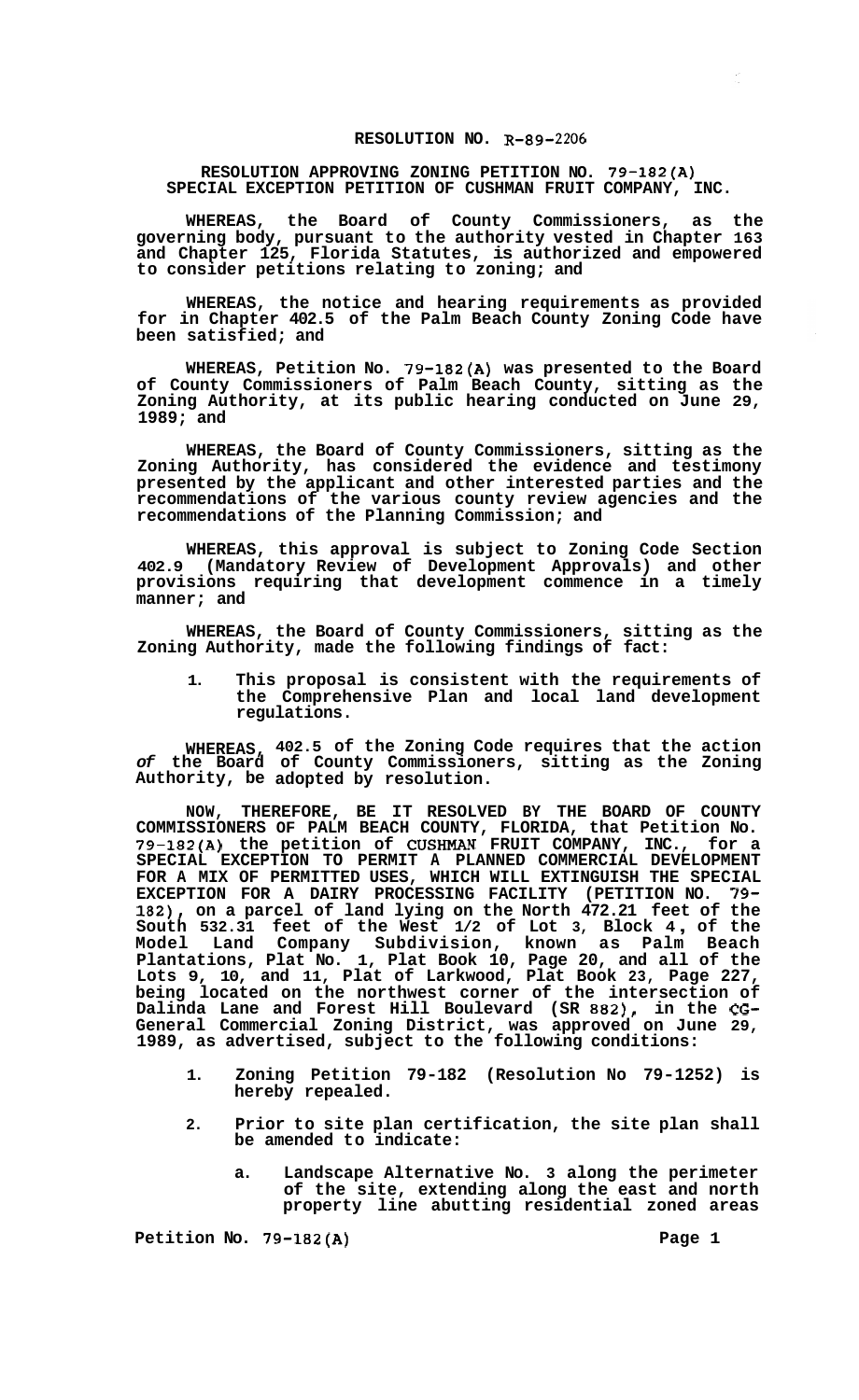and along the west property line to the access way. The landscape strip shall be supplemented with **12** foot high native canopy trees planted **20**  feet on center and a *6* foot high CBS wall shall be constructed within the landscape strip;

- b. Elimination of parking spaces directly in front of the western access thus eliminating vehicular congestion associated with vehicles backing up into the access;
- c. In the event that a fifty *(50)* foot right-of-way is established along the west property line, a ten **(10)** foot wide landscape strip shall be provided; and,
- d. **A 36** inch high continuous hedge within the required five **(5)** foot wide landscape strip along the sixty *(60)* foot wide ingress and egress easement within the west property line and the fifteen **(15)** foot landscape strip along Forest Hill Boulevard. These landscape strips shall be supplemented with ten **(10)** to twelve **(12)** foot high native canopy trees, planted thirty **(30)** feet on center.
- **3.**  Proper documentation shall be submitted to the Zoning Division prior to Site Plan Review Committee certification verifying that the structure is a valid non-conforming structure.
- **4.**  Vehicle parking shall be limited to the parking spaces designated on the approved site plan. **No**  parking of vehicles is to be allowed in landscaped areas, rights-of-way or interior drives.
- **5.**  Lighting shall be shielded, low intensity and directed away from adjacent residentially zoned areas and streets, shining only on the subject site.
- **6.**  Off-premise signs shall not be permitted on site.
- **7.**  Sewer service is available to the property. Therefore, no septic tank shall be permitted to the site.
- *8.*  Water service is available to the property. Therefore, no well shall be permitted on the site to provide potable water.
- **9.**  The Developer shall provide discharge control and treatment for the stormwater runoff in accordance with all applicable agency requirements in effect at the time of the permit application. However, at a minimum, this development shall retain onsite the stormwater runoff generated by a three **(3)** year-one **(1)** hour storm with a total rainfall of **3** inches as required by the Permit Section, Land Development Division. In the event that the subject site abuts a Department of Transportation maintained roadway, concurrent approval from the Florida Department of Transportation will also be required. The drainage system shall be maintained in an acceptable condition as approved by the County Engineer. In the event that the drainage system is not adequately maintained as determined by the County Engineer, this matter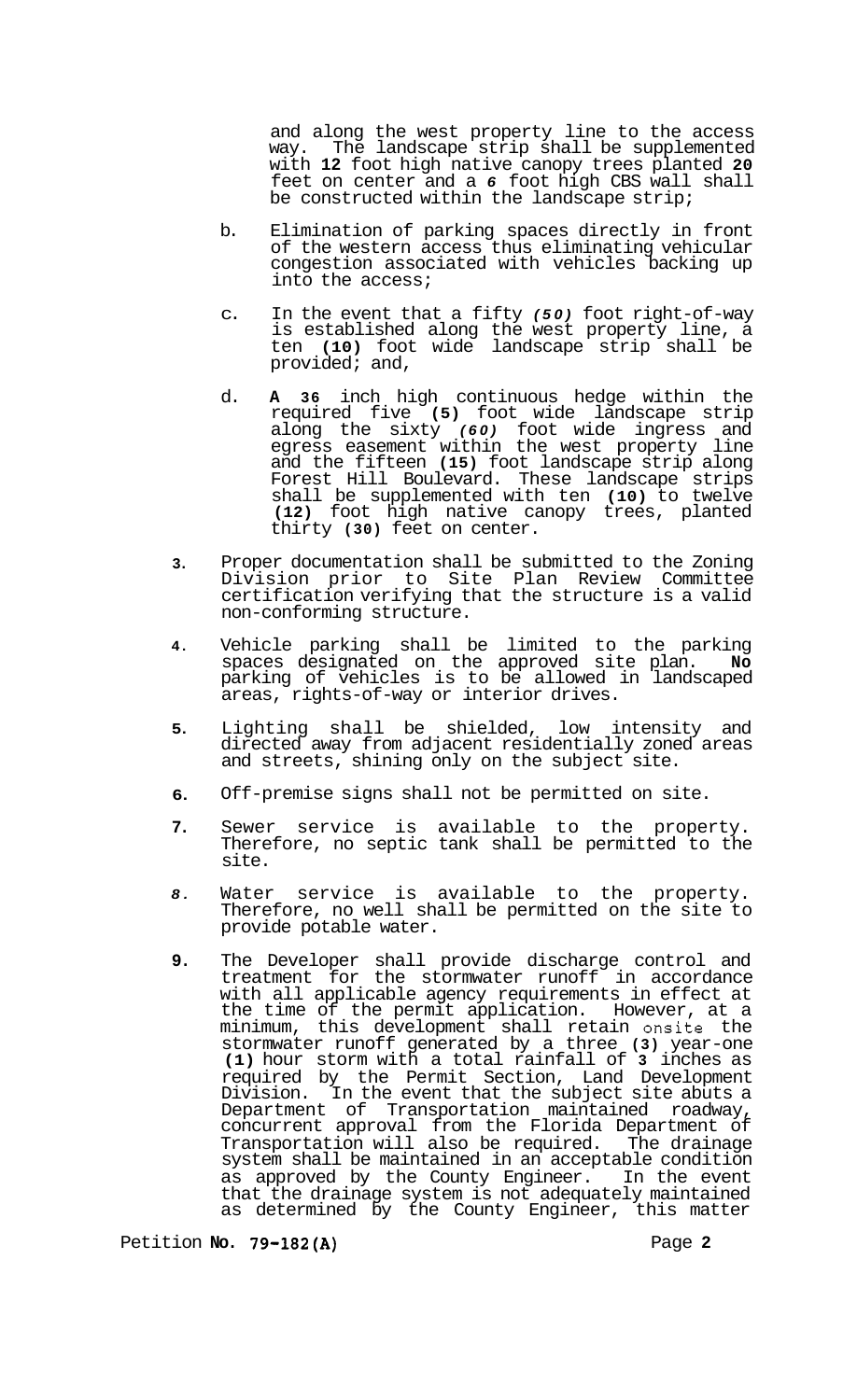will be referred to the Code Enforcement Board for enforcement.

- **10.** Within **90** days of approval of this project or prior to the issuance of a Building Permit, whichever shall first occur, the property owner shall convey to Palm Beach County Land Development Division by road rightof-way warranty deed for Forest Hill Boulevard, **60**  feet from centerline free of all encumbrances and encroachments. Property owner shall provide Palm Beach County with sufficient documentation acceptable to the Right of Way Acquisition Section to ensure that the property is free of all encumbrances and encroachments. Right-of-way conveyances shall also include "Safe Sight Corners" where appropriate at intersections as determined by the County Engineer.
- **11.** The property owner shall pay a Fair Share Fee in the amount and manner required by the "Fair Share Contribution for Road Improvements Ordinance" as it presently exists or as it may from time to time be amended. The Fair Share Fee for this project presently is **\$2,652.00 (99** additional trips **X \$26.79**  per trip) .
- **12.** In addition the Developer shall contribute the amount of **\$398.00** as established in Article **V** Section **3**  (Insignificant Project Standard) of the Traffic Performance Standards Code. These total funds of **\$398.00** shall be paid prior to the issuance of the first Building Permit or prior to whichever shall first occur.
- **13.** If the !'Fair Share Contribution for Road Improvements Ordinance" is amended to increase the Fair Share Fee, this additional amount of **\$398.00** shall be credited toward the increased Fair Share Fee.
- ninety (90) days of 14. Within special exception approval, the petitioner shall dedicate to Palm Beach County thirty (30) feet of right-of-way for Dalinda Lane.
- **15.** Failure to comply with any conditions of approval may result in the denial or revocation of a building permit; the issuance of a stop work order; the denial of a Certificate of Occupancy on any building or structure; or the denial or revocation of any permit or approval for any developer-owner, commercialowner, lessee, or user of the subject property. Appeals from such action may be taken to the Palm Beach County Board of Adjustment or as otherwise provided in the Palm Beach County Zoning Code.

 $\mathcal{L}_\mathbf{z}$